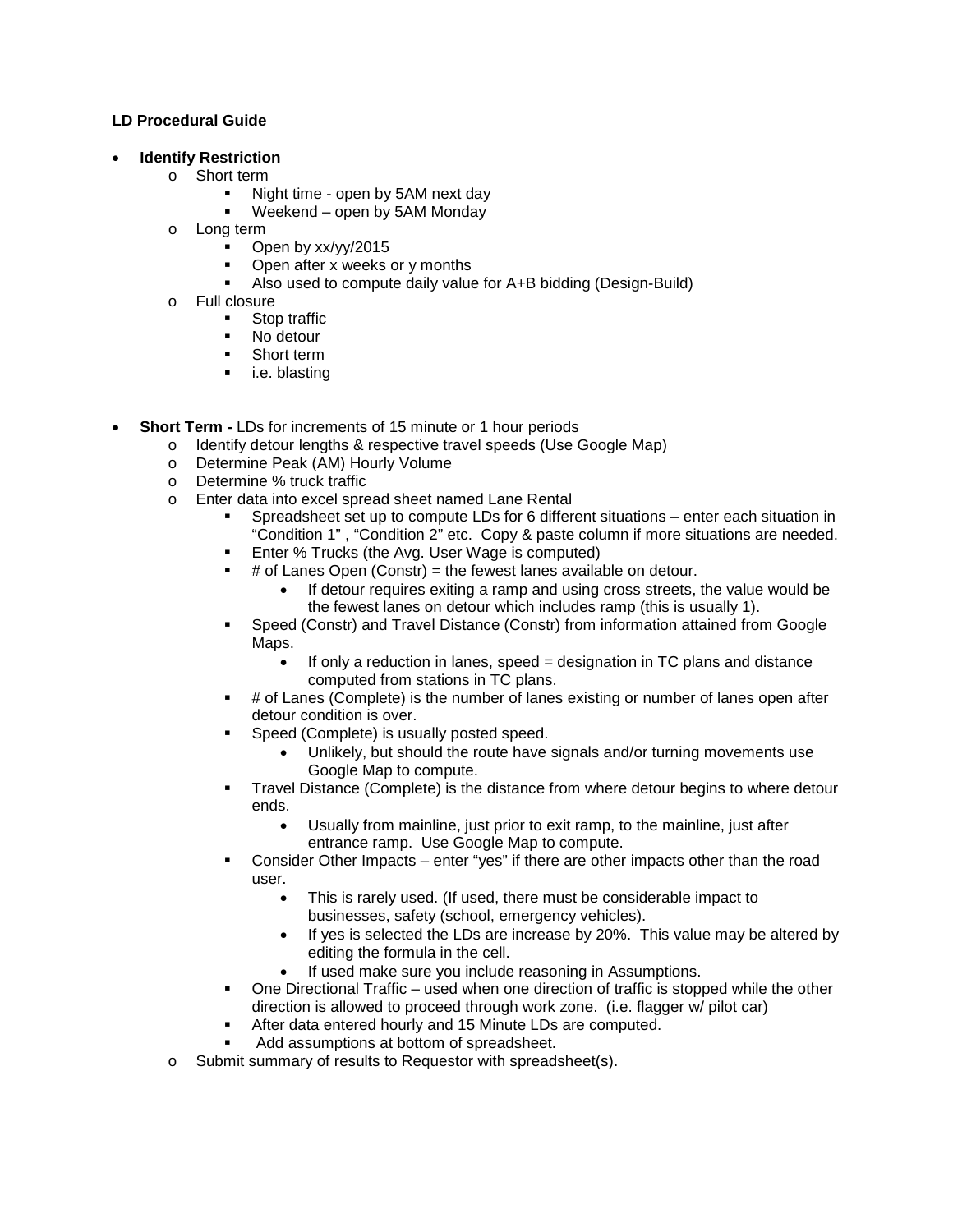- **Long Term -** LDs are daily (24 hour period)
	- o Identify detour lengths & respective travel speeds (Use Google Map)
	- o Determine Average Annual Daily Traffic (AADT)
	- o Determine % truck traffic
	- o Enter data into excel spread sheet named User Cost Calc
		- Condition Spreadsheet set up to compute LDs for 6 different situations enter each situation in "Condition 1", "Condition 2" etc.
			- Copy & paste column if more situations are needed.
				- These are major sequences that affect traffic traveling through the project
			- Enter State Estimated Duration (days) & State \$ Estimate.
				- Data needed only if an A + B project or including an incentive for completing project early
				- If not an A + B or no incentive enter 1 in State Estimate Duration and N/A in State \$ Estimate
		- Enter % Trucks (the Avg. User Wage is computed)
		- # of Lanes Open (Constr) = the fewest lanes available on detour.
			- If detour requires exiting a ramp and using cross streets, the value would be the fewest lanes on detour which includes ramp (this is usually 1).
		- **Duration of TC Condition = estimated duration in contract time for the situation** represented.
			- Data needed only if an  $A + B$
			- $\bullet$  If not an  $A + B$  enter 1
		- Speed (Constr) and Travel Distance (Constr) from information attained from Google Maps.
			- If only a reduction in lanes, speed = designation in TC plans and distance computed from stations in TC plans.
		- # of Lanes (Complete) is the number of lanes existing or number of lanes open after detour condition is over.
		- **Speed (Complete) is usually posted speed.** 
			- Unlikely, but should the route have signals and/or turning movements use Google Map to compute.
		- Travel Distance (Complete) is the distance from where detour begins to where detour ends.
			- Usually from mainline, just prior to exit ramp, to the mainline, just after entrance ramp. Use Google Map to compute.
		- Consider Other Impacts enter "yes" if there are other impacts other than the road user.
			- This is rarely used. (If used, there must be considerable impact to businesses, safety (school, emergency vehicles).
			- If yes is selected the LDs are increase by 20%. This value may be altered by editing the formula in the cell.
			- If used make sure you include reasoning in Assumptions.
		- One Directional Traffic used when one direction of traffic is stopped while the other direction is allowed to proceed through work zone. (i.e. flagger w/ pilot car)
		- After data entered LDs (Daily Value Per Condition) are computed.
		- Prorated Daily Value is the sum of the Daily Values Per Condition prorated over the duration of the entire project.
		- Add assumptions at bottom of spreadsheet.
	- o A Spread Sheet has been developed should a long detour exist which will capture fuel costs. (User Cost Calc Fuel)
	- o Submit summary of results to Requestor with spreadsheet(s).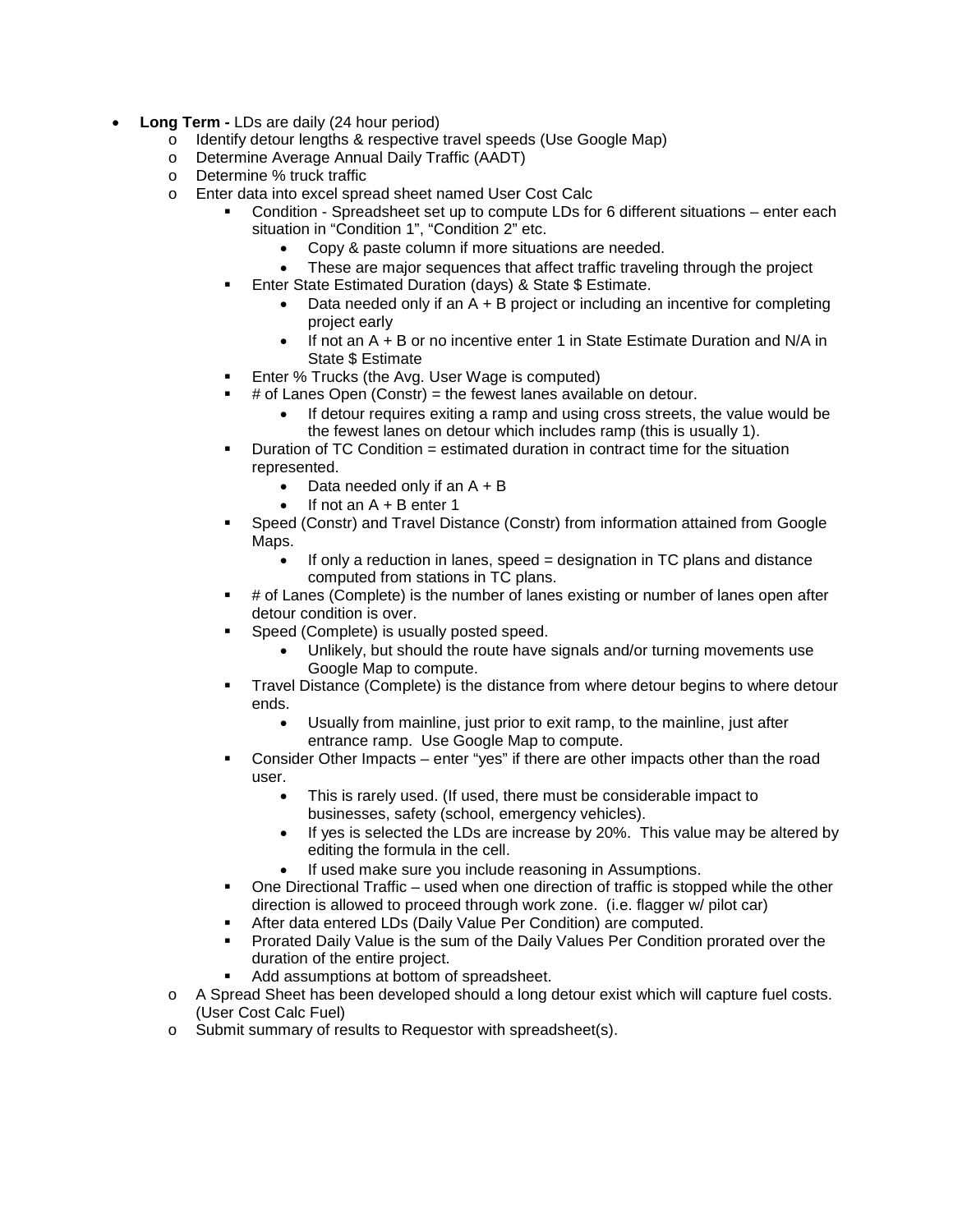- **Full Closure**  Used when traffic is stopped for short periods of time (30 minutes) and there is no detour. LDs generally for increments of 5 or 15 minute periods
	- o Determine the allowable closure time and LD increment<br>The spread sheet is currently set up for an allow
		- The spread sheet is currently set up for an allowable 30 minute closure and LDs for each 5 minute period after.
	- o Determine Average Annual Daily Traffic (AADT)
	- o Determine % truck traffic
	- o Enter data into excel spread sheet named Full Closure
		- Enter Hourly Volume and % Trucks (the Avg. User Wage is computed)<br>■ # of Lanes = the number of lanes in both directions that will be opened
		- # of Lanes = the number of lanes in both directions that will be opened after work requiring closure is completed.
		- The spreadsheet computes Road User Cost for each 5 minute increment.<br>Add assumptions at bottom of spreadsheet
		- Add assumptions at bottom of spreadsheet.
	- o Submit summary of results to Requestor with spreadsheet.